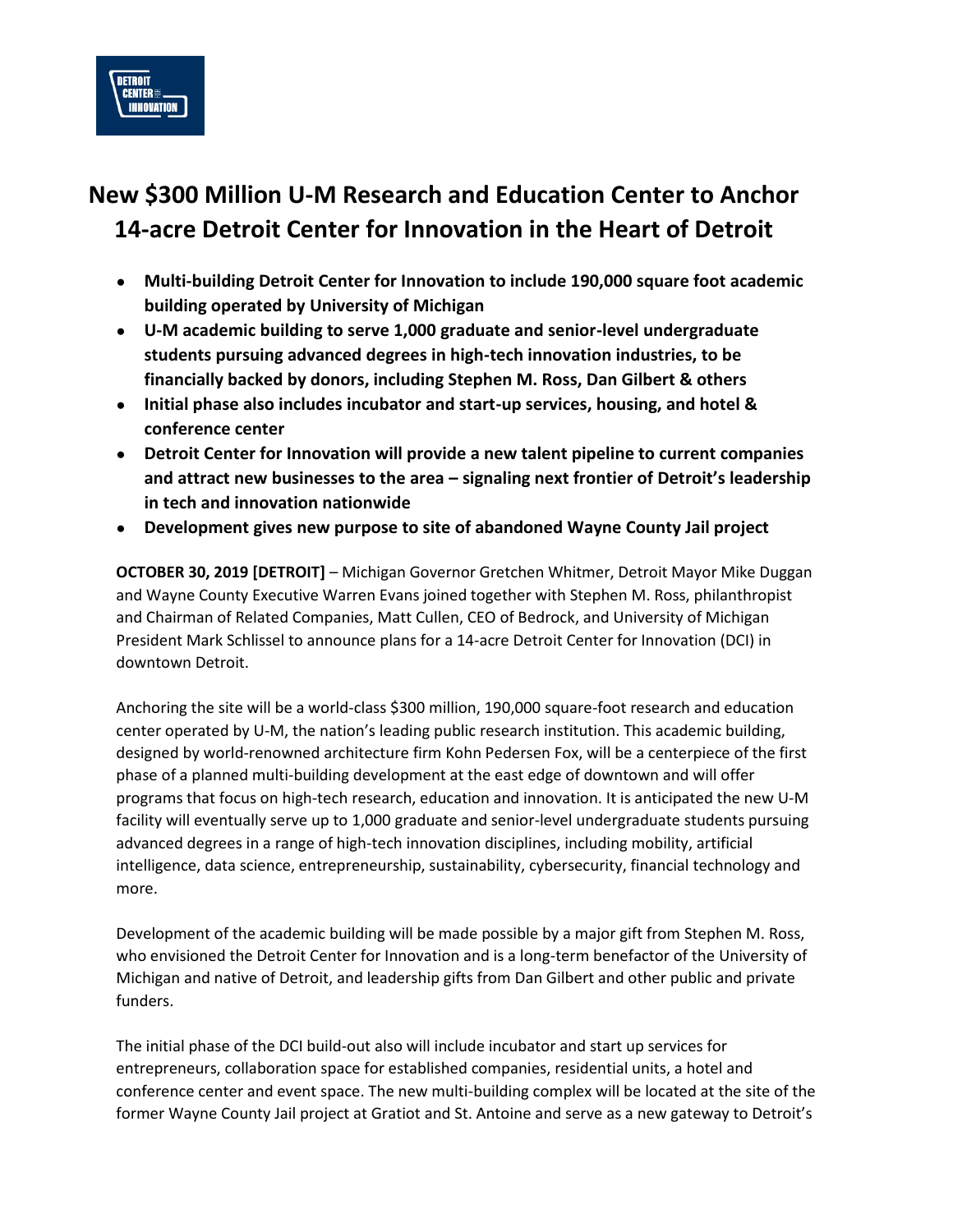

burgeoning downtown, connecting the Central Business District and Greektown Entertainment Center to Lafayette Park and Eastern Market.

"This announcement represents an incredible commitment to Detroit by Stephen Ross, Mark Schlissel and Dan Gilbert that will allow us to develop, attract and retain world-class talent," said **Mayor Mike Duggan**. "Detroit has always been a leader in innovation and this new center will help ensure that continues to be the case into the future. It also sends a powerful message to our young people about the city we are trying to build together. Instead of turning this property into a place where Detroiters are taken to be incarcerated, we are going to build for them one of the finest learning centers anywhere, filled with hope and real opportunity."

Mayor Duggan, County Executive Evans and other project partners will take the next 90-180 days to assess the feasibility of the overall project and conduct community engagement with surrounding neighborhoods. Construction for the Detroit Center for Innovation is slated to commence in 2021.

"The Detroit Center for Innovation combines vision, leadership and a deep commitment to this city and state and I am very appreciative of the efforts of all involved," said **Governor Gretchen Whitmer**. "This is an exciting opportunity for students around the world and is an exclamation point on Michigan's efforts to build, attract and retain the best workforce in America."

Ross said he sees this commitment as a way of giving back to the city of his youth.

"I spent my childhood and many of my young adult years living and working in Detroit and have long wanted to find a way to have a real impact on my hometown," said **Stephen M. Ross, philanthropist, founder and Chairman of Related Companies**. "The University of Michigan helped spark my entrepreneurial spirit and nurtured my curiosity for all aspects of innovation, leading me to not only become a founder, but an incubator and investor in a variety of technologies and businesses. The idea of the new Center reflects the shared commitment of Dan, myself, the city, the county, the state and the University of Michigan to create a transformative center for innovation that will help fuel the city's next chapter of growth. The Center has the potential to not only attract new businesses to Detroit, but the school and its graduates will generate new ideas, new companies and new opportunities for the community, the city and the region."

"Based on the commitments we already have in hand and the strong interest being expressed by other donors, I am highly confident that this project will come to full fruition," **Ross** said**.**

"Mayors everywhere want the jobs of tomorrow to emerge in their cities," said **Michael R. Bloomberg, founder of Bloomberg LP and Bloomberg Philanthropies**. "As we've shown with Cornell Tech in New York, public-private partnerships can play an essential role in creating the talent pipelines our innovation economy needs to thrive. Detroit's rebirth is a great example of this, and I applaud the city and state for taking further steps to draw talent and business into the region."

"This is a transformative project in the history of our region, with impact beyond U-M and Detroit. The Detroit Center for Innovation promises to be a gravity well for talent and capital, producing exciting new startups with ties to local industry that have the potential to sustain a long-term engine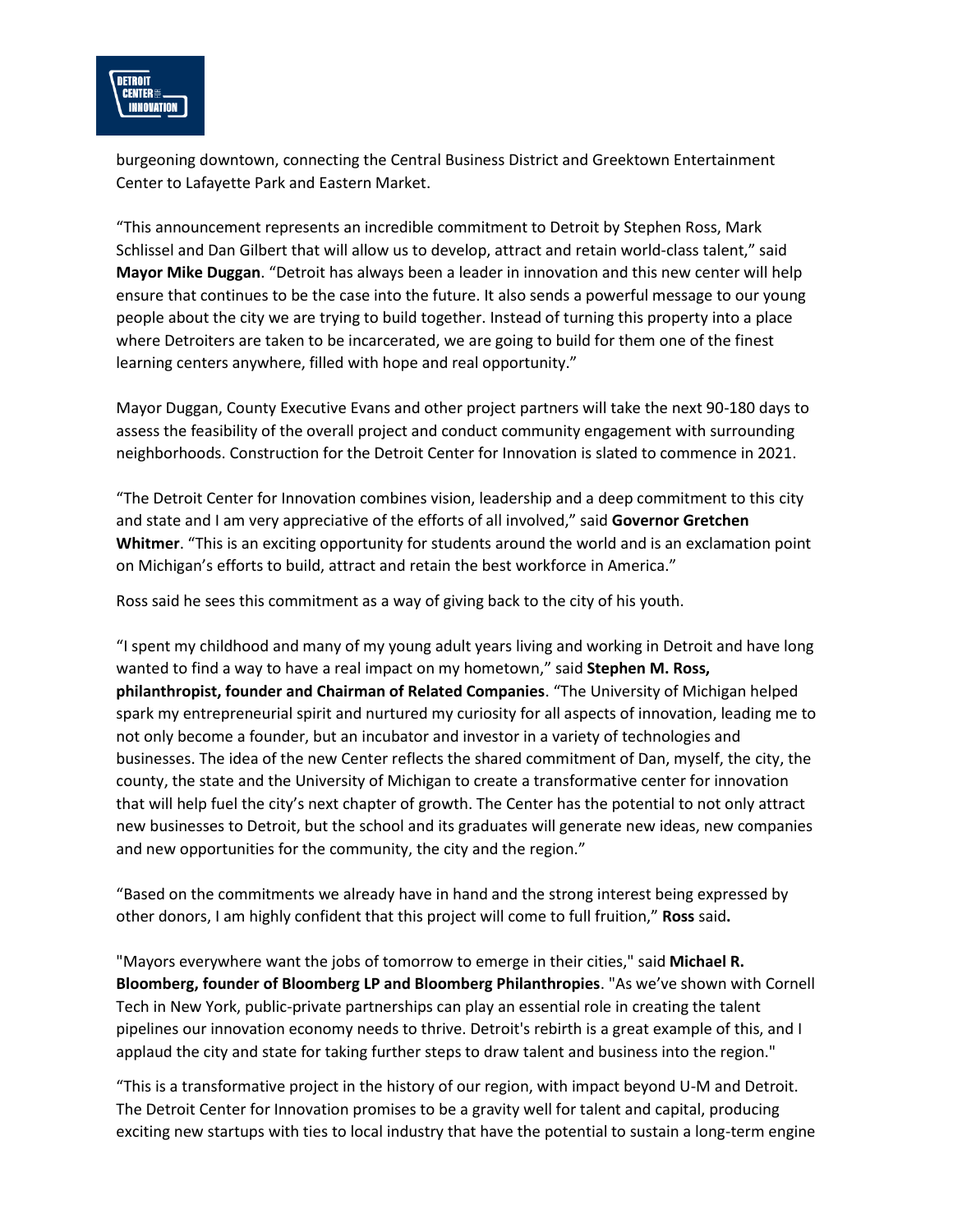

of growth and investment," said **Dug Song, co-founder and former CEO of Duo Security, now part of Cisco.**

# **Creating a Pipeline of World Class Talent**

While the U-M academic center will provide instruction at the downtown Detroit Center for Innovation, degrees and certificates will be awarded by the Ann Arbor campus. It is designed to serve U-M or other students in the last year of their undergraduate program, as well as people seeking graduate degrees or stackable certificates. When opened, the Center will provide Michigan businesses a pipeline of talent and offer opportunities for current workers to further their skills in a world of fast-paced technological change. It will also build on Detroit's growing presence as a center for innovation, which now includes Ford's new Corktown mobility innovation campus, Techtown and Wayne State University.

The academic center will give faculty and students the opportunity to engage in interesting, innovative research across a number of technology-based fields and be designed with faculty input. Business incubators, research & development and collaboration space for large established companies, co-working space and startup support services will also be available, bringing top minds from the private sector together with the public and academic sectors. The collaborative approach will encourage business growth in Detroit as students graduate and start their own businesses in the area, with continued support from the Center.

A new interdisciplinary committee made up of faculty from the university's three campuses and led by U-M Vice Provost James Hilton will develop the center's academic programs across a number of technology-based fields, as well as advise on the building's design in relation to academic needs. In developing the academic programs, the faculty committee will draw upon strategic consultation with the Detroit business community and programs will be reevaluated every few years to see whether what the school is offering still meets the most pressing needs. In essence, every program developed for the Detroit Center for Innovation will have a built-in expiration date.

The Center holds the potential to offer other certification and advanced career development courses for employees of businesses and corporations in the Detroit area in response to the changing needs of evolving technology.

"U-M will provide advanced educational programs through the Detroit Center for Innovation that will be tailored to the current and future needs of the local economy," said **Mark Schlissel, President of U-M**. "The Detroit Center for Innovation is just the latest part of a thriving ecosystem of U-M engagement with the city of Detroit and its people. Our work involves collaborations that support a broad array of our state's and communities' needs, and the foundations for these partnerships began years, or even decades, ago through connections with local leaders, public school teachers, businesses and community advocates. We greatly appreciate Stephen Ross's long and generous history of working to propel our university into the future, and we look forward to embarking with Dan Gilbert on this new venture for Detroit."

# **Expansion of U-M's impact in Detroit**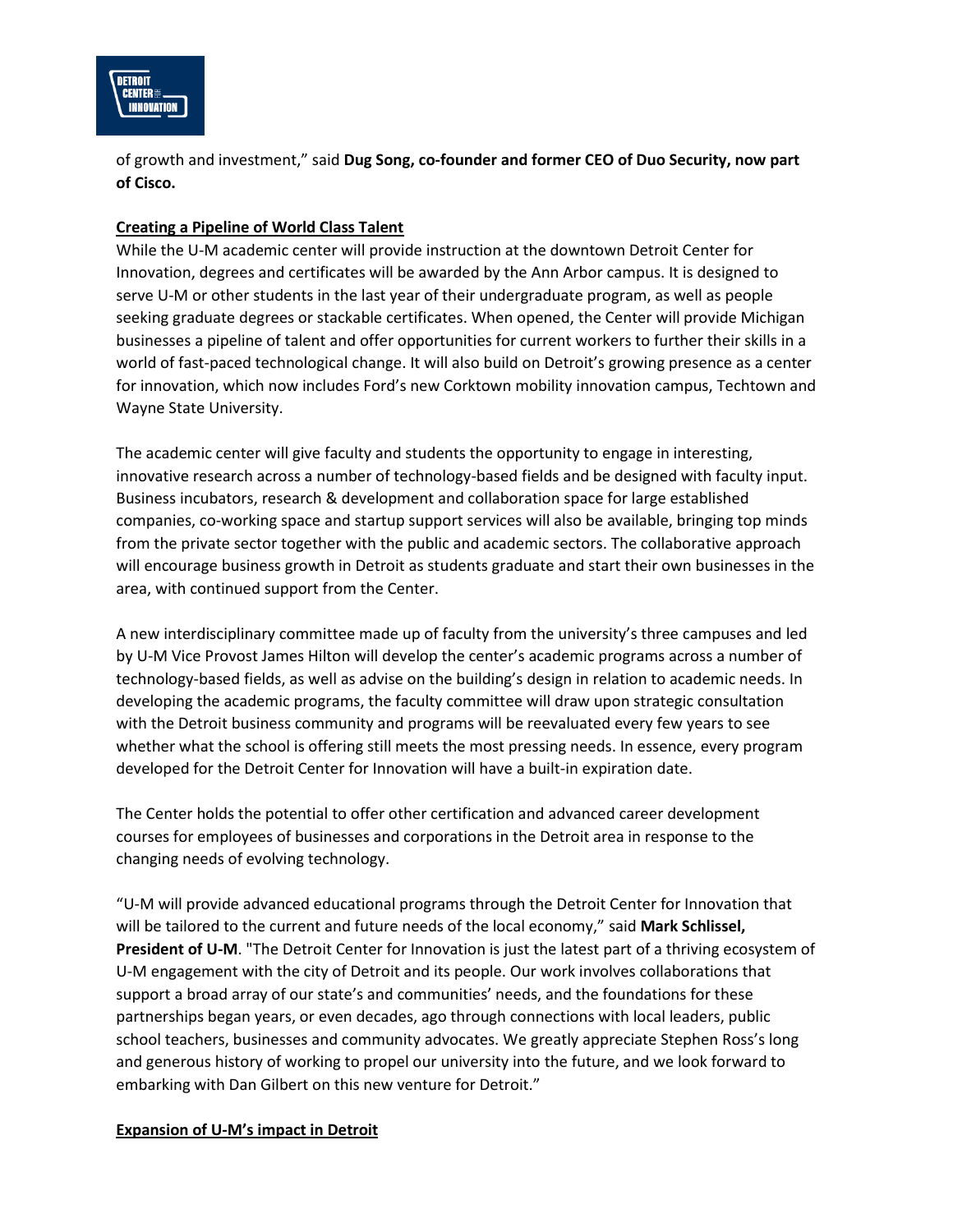

The new downtown center is part of the University of Michigan's growing footprint in and around Detroit including its nearby U-M-Dearborn campus, the Detroit Center on Woodward, a "cradle to career" P-20 collaboration with the Detroit Public Schools Community District at Marygrove College in Northwest Detroit, and the Rackham Memorial Building in Midtown.

University officials have announced that the Rackham building will be the eventual home for a number of Detroit-based programs and functions, including an undergraduate admissions office, the Michigan Engineering Zone robotics program for Detroit high school students and the Poverty Solutions research initiative.

The university's long-standing commitment to Detroit is also evident in initiatives like Wolverine Pathways, a free year-round college readiness program for 7th through 12th grade students who live in Detroit that offers a 4-year tuition scholarship to those who complete the program and are admitted to U-M-Ann Arbor or U-M-Dearborn.

# **A local Center for Detroiters and students from around the world**

In 2018, Bedrock announced that it acquired the Gratiot site from Wayne County after agreeing to build a new \$533 million criminal justice center near Detroit's Midtown neighborhood. Since acquiring the site, Bedrock demolished the half-built jail structure and is currently using the site to support construction related to other in-progress developments in downtown Detroit.

"Acquiring the Gratiot site was a priority for us as Dan had always envisioned it as a gateway to the city. He knew that the perfect development would not only activate the site, but be a catalyst for the entire city," said **Matt Cullen, CEO of Bedrock**. "By partnering with Stephen Ross and the University of Michigan, we are able to strategically develop the space to attract and develop top talent from across the nation and from our own neighborhoods. The Center expands technologyfocused skills training in Detroit, and will connect that talent with exciting careers right outside their door. We could not have imagined better partners to build this than Stephen Ross and the University of Michigan, and are eager to see Dan's vision come to life."

The development of the Detroit Center for Innovation will be publicly reviewed by the Wayne County Commission, which will play a vital role in transferring the land for the project from Bedrock to the University of Michigan.

"My administration saw it as our responsibility to get the best possible result at the failed jail site. I take pride in the fact that we demolished one of the most infamous symbols of government failure, and are now poised to build a world-class educational center," said **Warren Evans, Wayne County Executive**. "As the project progresses, it is now our responsibility to ensure this is an inclusive institution that any student in the city and county can aspire to attend. I look forward to working with our partners to ensure students of all backgrounds and income levels have a viable path to study and grow here."

# **For more information on the development, visit: detroitcenterforinnovation.com**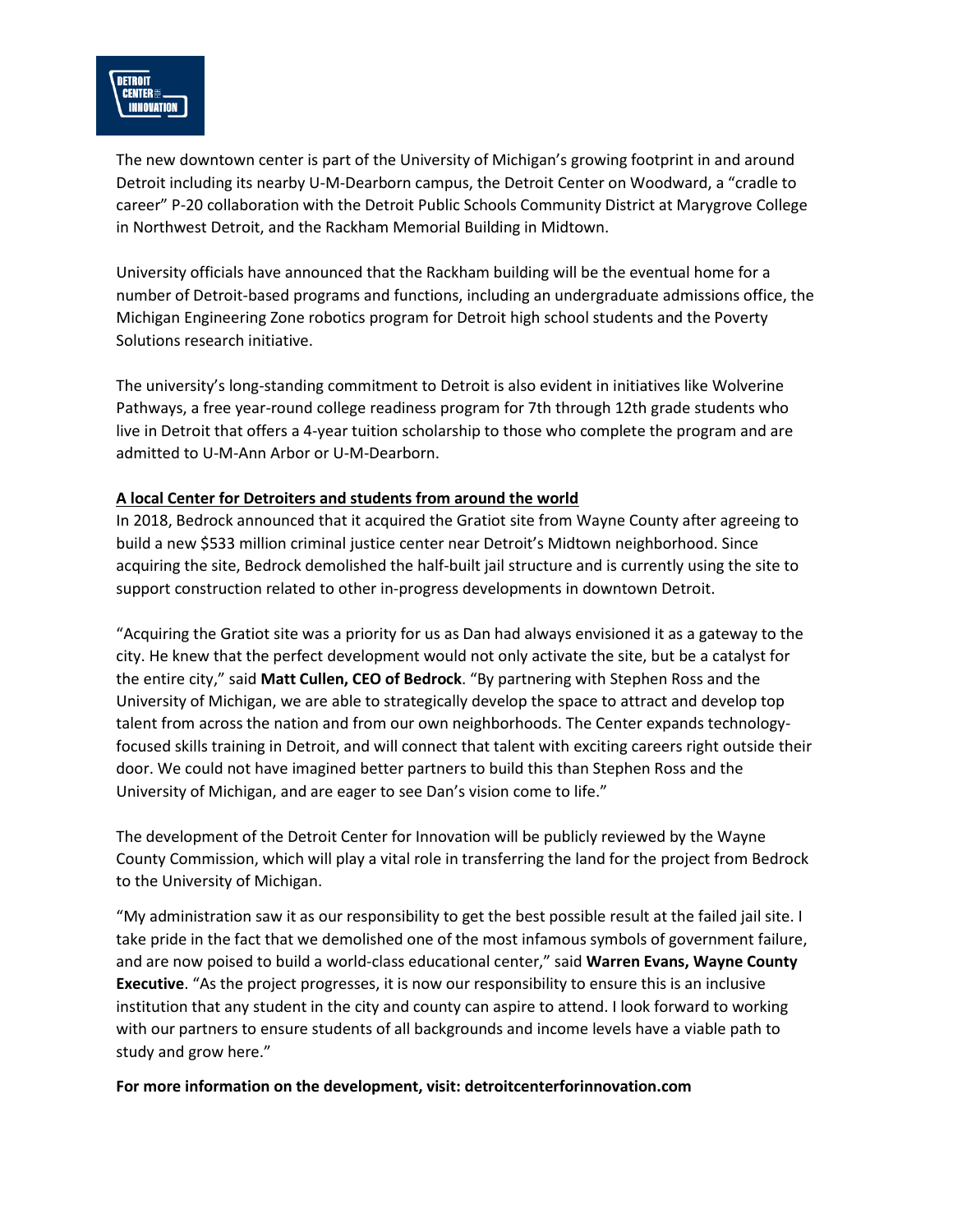#### **About University of Michigan**

One of the nation's top public universities, the University of Michigan has been a leader in research, learning, and teaching for more than 200 years. U-M's alumni body is one of the largest in the world and includes a U.S. president, scientists, actors, astronauts, business leaders and inventors. The university, which also boasts a world-renowned intercollegiate athletics program, has been the site of many important events in U.S. history, including JFK's announcement of the Peace Corps, LBJ's "Great Society" speech, and the clinical trials of the Salk polio vaccine. The main campus in Ann Arbor comprises 19 schools and colleges; there are also regional campuses in Dearborn and Flint, and a nationally ranked health system, Michigan Medicine. In 2017, U-M celebrated its bicentennial, marking 200 years since its founding in the city of Detroit.

# **About Stephen M. Ross**

Stephen M. Ross is the Chairman and Founder of Related Companies, the largest private owner of affordable housing, Owner of the Miami Dolphins and a devoted philanthropist. Mr. Ross has always sought opportunities to give back in meaningful ways. His philanthropic efforts have broadly focused on the areas of education, the arts, racial equality, healthcare and the creation of more sustainable cities throughout the world. Mr. Ross proudly serves on the Executive Committee and is a trustee of Lincoln Center, as a trustee of New York - Presbyterian Hospital, a director on the board of Cornell Tech, the Jackie Robinson Foundation, the New York Stem Cell Foundation, and the World Resources Institute (WRI) where he established the WRI Ross Center for Sustainable Cities, an innovative new initiative to integrate urban planning, sustainable transport, energy and climate change, water resources, and governance. Furthermore, he has used his platform to harness the unifying power of sport to advance race relations across the country through the establishment of the nonprofit Ross Initiative in Sports for Equality (RISE). The organization's efforts have been so impactful that RISE was recognized in 2017 by ESPN's Humanitarian Awards with the Stuart Scott ENSPIRE Award. He is the largest single donor to the University of Michigan supporting the Ross School of Business, critical athletic facilities, scholarships, career development programs and faculty recruitment. In 2013, Mr. Ross pledged to give more than half of his estate to philanthropic causes and charitable organizations through the Giving Pledge, a long-term global initiative created by Warren Buffett and Bill and Melinda Gates that aims to inspire deeper engagement in philanthropy and increase charitable giving globally.

# **About Bedrock**

Detroit-based Bedrock is a full-service real estate firm specializing in acquiring, developing, leasing, financing, and managing commercial and residential buildings. Since its founding in 2011, Bedrock and its affiliates have invested and committed more than \$5.6 billion to acquiring and developing more than 100 properties, including new construction of ground up developments in downtown Detroit and Cleveland totaling more than 18 million square feet.

Bedrock's real estate portfolio consists of more than 330 office and retail tenants in Detroit's technology-centric downtown, the majority of which are new to the market including Microsoft, LinkedIn, WeWork and countless others. In 2017, Bedrock broke ground on what will be Detroit's tallest building on the site of the historic JL Hudson's Department store, one of four transformational projects currently underway within Detroit's Central Business District. Together,